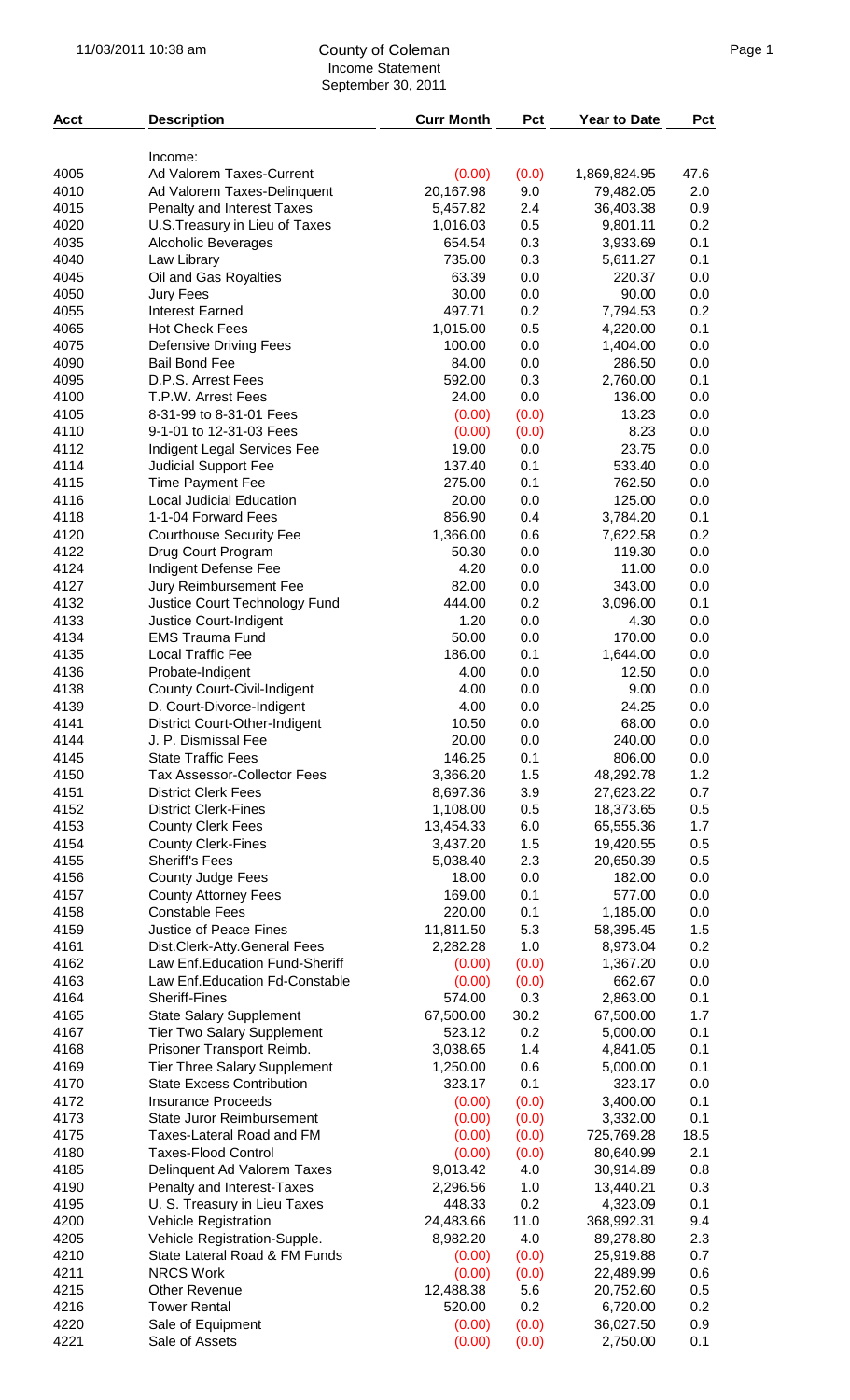## 11/03/2011 10:38 am Page 2 County of Coleman Income Statement September 30, 2011

| <b>Acct</b>  | <b>Description</b>                                                   | <b>Curr Month</b>    | <b>Pct</b> | Year to Date            | <b>Pct</b> |
|--------------|----------------------------------------------------------------------|----------------------|------------|-------------------------|------------|
| 4225         | <b>Interest Earned</b>                                               | 146.28               | 0.1        | 2,376.17                | 0.1        |
| 4230         | <b>Workers Comp-General Fund</b>                                     | (0.00)               | (0.0)      | 4,506.00                | 0.1        |
| 4235         | Workers Comp-R & B Fund                                              | (0.00)               | (0.0)      | 6,459.00                | 0.2        |
| 4260         | Indigent Defense Grant                                               | (0.00)               | (0.0)      | 8,797.00                | 0.2        |
| 4261         | <b>Moving Violation Fees</b>                                         | 0.02                 | 0.0        | 0.09                    | 0.0        |
| 4273         | <b>Homeland Security Grant</b>                                       | (0.00)               | (0.0)      | 7,964.50                | 0.2        |
| 4274         | Victim Coordinator Grant                                             | 1,483.00             | 0.7        | 18,347.00               | 0.5        |
| 4278         | <b>Voting Equipment Rental</b>                                       | (0.00)               | (0.0)      | 1,056.29                | 0.0        |
| 4280         | Texas Yes! - Grant                                                   | (0.00)               | (0.0)      | 6,999.50                | 0.2        |
| 4282         | P V S Funds                                                          | 208.00               | 0.1        | 904.00                  | 0.0        |
| 4284         | <b>County Clerk Archive Fees</b>                                     | 2,735.00             | 1.2        | 11,525.00               | 0.3        |
| 4285         | D.Clk.Criminal Techology Fees                                        | 12.00                | 0.0        | 25.00                   | 0.0        |
| 4286         | C.Clk. Criminal Technology Fee                                       | 28.00                | 0.0        | 186.00                  | 0.0        |
| 4287         | D.Ck.Civil R.Preservation Fees                                       | 316.00               | 0.1        | 1,846.00                | 0.0        |
| 4288         | C.Clk.Civil R.Preservation Fee                                       | 80.00                | 0.0        | 420.00                  | 0.0        |
| 4289         | <b>District Clerk Archive Fees</b>                                   | 160.00               | 0.1        | 940.00                  | 0.0        |
| 4290         | C.Clerk Records Mgmt. Fees                                           | 2,770.00             | 1.2        | 11,522.50               | 0.3        |
| 4291         | Supple. Guardianship Fees                                            | 80.00                | 0.0        | 500.00                  | 0.0        |
| 4292         | D.Clerk-Records Mgmt. Fees                                           | 20.00                | 0.0        | 35.00                   | 0.0        |
| 4293         | Septic System Permit Fees                                            | (0.00)               | (0.0)      | 4,125.00                | 0.1        |
| 4294         | Septic System Inspection Fees                                        | (0.00)               | (0.0)      | 5,500.08                | 0.1        |
| 4296         | Seized Funds Received                                                | (0.00)               | (0.0)      | 3,885.00                | 0.1        |
|              | <b>Total Income</b>                                                  | 223,200.28           | 100.0      | 3,930,844.29            | 100.0      |
|              | Expenses:                                                            |                      |            |                         |            |
| 5000         | Salaries-Tax Assessor Collect                                        | 2,848.00             | 1.3        | 37,024.00               | 0.9        |
| 5005         | Salaries-Tax Assessor Deputies                                       | 3,580.00             | 1.6        | 46,540.00               | 1.2        |
| 5010         | <b>Salaries-District Clerk</b>                                       | 2,848.00             | 1.3        | 37,024.00               | 0.9        |
| 5015         | <b>Salaries District Clerk Deputy</b>                                | 1,790.00             | 0.8        | 23,270.00               | 0.6        |
| 5016         | Salary-District Clk.-Part Time                                       | 1,158.75             | 0.5        | 12,283.02               | 0.3        |
| 5020         | <b>Salaries-County Clerk</b>                                         | 2,848.00             | 1.3        | 37,024.00               | 0.9        |
| 5025         | Salaries-County Clerk Deputy                                         | 3,580.00             | 1.6        | 46,540.00               | 1.2        |
| 5030         | Salaries Co Clerk Registrar                                          | 68.00                | 0.0        | 884.00                  | 0.0        |
| 5035         | <b>Salaries Sheriff</b>                                              | 2,848.00             | 1.3        | 37,024.00               | 0.9        |
| 5040         | <b>Salaries Sheriff Deputies</b>                                     | 15,258.62            | 6.8        | 201,609.91              | 5.1        |
| 5045         | Salaries Sheriffs Dietician                                          | 474.00               | 0.2        | 6,162.00                | 0.2        |
| 5055         | Salaries Jailers                                                     | 11,825.65            | 5.3        | 155,131.54              | 3.9        |
| 5060         | <b>Salaries Constable</b>                                            | 1,032.00             | 0.5        | 13,416.00               | 0.3        |
| 5065         | <b>Salaries County Judge</b>                                         | 2,848.00             | 1.3        | 37,024.00               | 0.9        |
| 5066         | Salary Supplement-County Judge                                       | 384.60               | 0.2        | 4,999.80                | 0.1        |
| 5067<br>5068 | Salary Supp. Tier Two-Co. Judge                                      | 384.60               | 0.2<br>0.9 | 4,999.80                | 0.1        |
| 5069         | Salary-County Attorney<br>Salary Supp Tier Three-CoJudge             | 1,963.00<br>384.60   | 0.2        | 25,519.00<br>4,999.80   | 0.6<br>0.1 |
| 5070         | <b>Salary Supplement-County Atty</b>                                 | 4,807.68             | 2.2        | 62,499.84               | 1.6        |
| 5075         | Salaries Justice of Peace                                            | 2,848.00             | 1.3        | 37,024.00               | 0.9        |
| 5080         | <b>Salaries Court Clerk</b>                                          | 663.85               | 0.3        | 8,405.65                | 0.2        |
| 5090         | <b>Salaries County Treasurer</b>                                     | 2,848.00             | 1.3        | 37,024.00               | 0.9        |
| 5092         | Salary - Treasurer Part Time                                         | 2,273.95             | 1.0        | 21,168.65               | 0.5        |
| 5095         | Salaries Veterans Service Offr                                       | 1,140.00             | 0.5        | 14,820.00               | 0.4        |
| 5100         | Salaries CEA-Ag                                                      | 1,209.38             | 0.5        | 12,585.38               | 0.3        |
| 5105         | Salaries CEA-FS                                                      | 948.00               | 0.4        | 12,324.00               | 0.3        |
| 5110         | <b>Salaries Secretary</b>                                            | 1,790.00             | 0.8        | 23,270.00               | 0.6        |
| 5115         | Salaries-Janitor                                                     | 2,036.32             | 0.9        | 29,131.05               | 0.7        |
| 5120         | <b>Salaries Court Reporter</b>                                       | 347.00               | 0.2        | 4,164.00                | 0.1        |
| 5125         | Salaries Court Administrator                                         | 372.00               | 0.2        | 4,464.00                | 0.1        |
| 5126         | Salary-Victim Coordinator                                            | 0.00                 | 0.0        | 12,959.52               | 0.3        |
| 5130         | <b>Salaries Commissioners</b>                                        | 11,064.00            | 5.0        | 143,832.00              | 3.7        |
| 5135         | <b>Operators Salaries Precinct 1</b>                                 | 5,916.00             | 2.7        | 76,908.00               | 2.0        |
| 5136         | <b>Operators Salaries Precinct 2</b>                                 | 5,916.00             | 2.7        | 76,908.00               | 2.0        |
| 5137         | <b>Operators Salaries Precinct 3</b>                                 | 5,916.00             | 2.7<br>2.2 | 76,908.00               | 2.0        |
| 5138<br>6000 | <b>Operators Salaries Precinct 4</b><br><b>Social Security Taxes</b> | 4,905.74<br>8,840.71 | 4.0        | 75,897.74<br>114,560.18 | 1.9<br>2.9 |
| 6002         |                                                                      | 399.35               | 0.2        | 5,944.57                | 0.2        |
| 6005         | Fringe Benefits-Victim Coord.<br><b>Hot Check Collection Costs</b>   | 1,214.38             | 0.5        | 6,441.56                | 0.2        |
| 6015         | Retirement                                                           | 29,463.13            | 13.2       | 208,104.43              | 5.3        |
| 6020         | Health Insurance                                                     | 21,824.93            | 9.8        | 262,391.81              | 6.7        |
| 6025         | <b>Workers Compensation</b>                                          | 0.00                 | 0.0        | 10,965.00               | 0.3        |
| 6030         | <b>Unemployment Taxes</b>                                            | 1,117.07             | 0.5        | 834.28                  | 0.0        |
| 6033         | <b>Interest Paid</b>                                                 | 699.47               | 0.3        | 8,110.82                | 0.2        |
| 6035         | <b>Tax Appraisal District</b>                                        | 31,002.68            | 13.9       | 124,010.69              | 3.2        |
| 6045         | <b>Office Supplies</b>                                               | 7,399.26             | 3.3        | 43,968.81               | 1.1        |